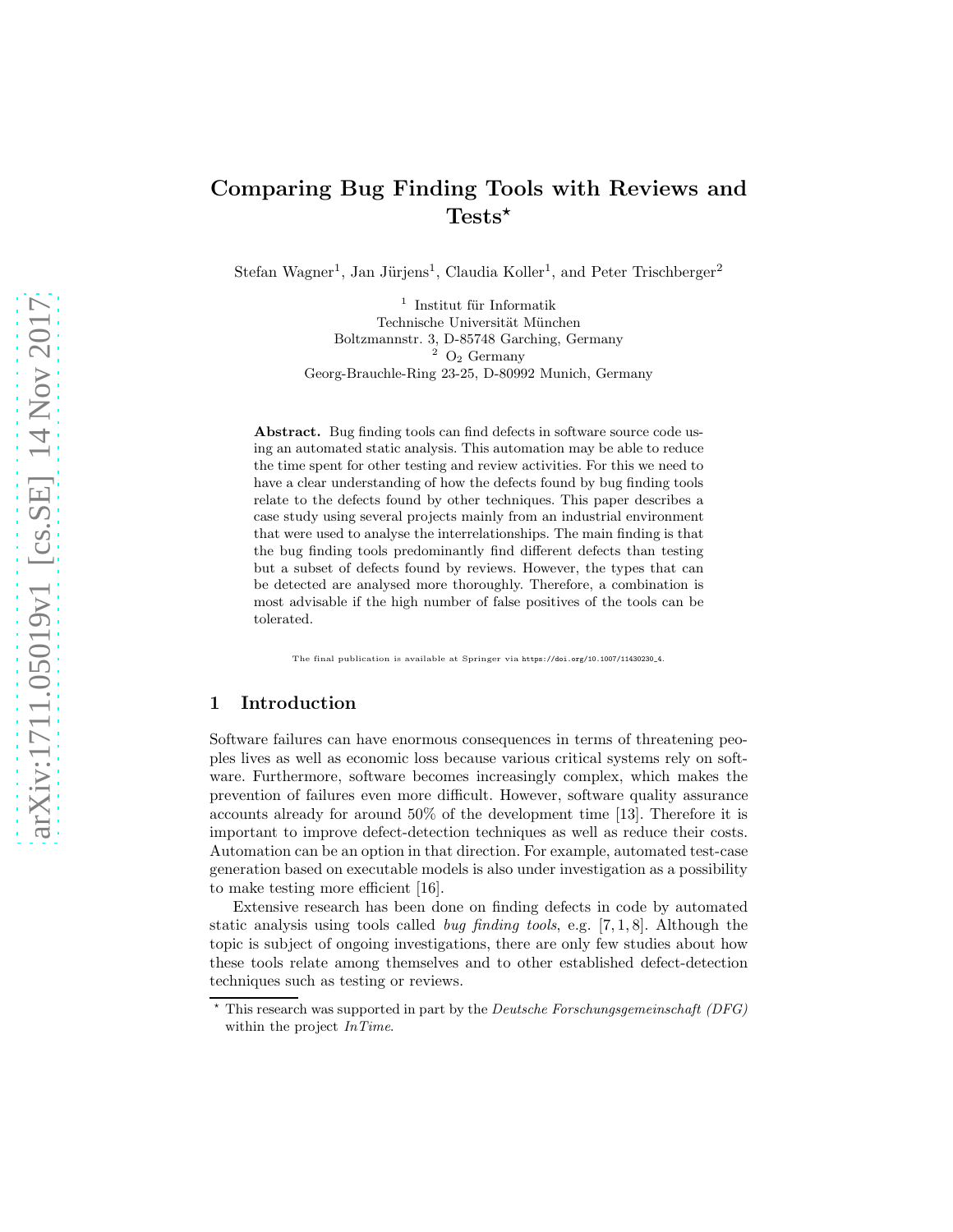We will now discuss the problem situation in more detail. We briefly define the terms we use in the following: Failures are a perceived deviation of the output values from the expected values whereas faults are the cause of failures in code or other documents. Both are also referred to as defects. We use mainly defect in our analyses also if there are no failures involved as with defects related to maintenance only.

Problem. We address the question of how automated static analysis using bug finding tools relates to other types of defect-detection techniques and if it is thereby possible to reduce the effort for defect-detection using such tools. In detail, this amounts to three questions.

- 1. Which types and classes of defects are found by different techniques?
- 2. Is there any overlap of the found defects?
- 3. How large is the ratio of false positives from the tools?

Results. The main findings are summarised in the following.

- 1. Bug finding tools detect a subset of the defect types that can be found by a review.
- 2. The types of defects that can be found by the tools can be analysed more thoroughly, that is, the tools are better regarding the bug patterns they are programmed for.
- 3. Dynamic tests find completely different defects than bug finding tools.
- 4. Bug finding tools have a significant ratio of false positives.
- 5. The bug finding tools show very different results in different projects.

Consequences. The results have four major implications.

- 1. Dynamic tests or reviews cannot be substituted by bug finding tools because they find significantly more and different defect types.
- 2. Bug finding tools can be a good pre-stage to a review because some of the defects do not have to be manually detected. A possibility would be to mark problematic code so that it cannot be overlooked in the review.
- 3. Bug finding tools can only provide a significant reduction in the effort necessary for defect-detection if their false positives ratios can be reduced. From our case studies, we find the current ratios to be not yet completely acceptable.
- 4. The tools have to be more tolerant regarding the programming style and design to provide more uniform results in different projects.

Experimental Setup. Five industrial projects and one development project from a university environment were selected which are either already in use or in the final testing phase. We evaluated several bug finding tools and chose three representatives that were usable for the distributed web systems under consideration. The bug finding tools and dynamic tests were used on all projects. A review was only possible for a single project. The warnings issued from the tools were analysed with experienced developers to classify them as true and false positives. All defects that were found were classified regarding their severity and defect types. The comparison was done based on this classification.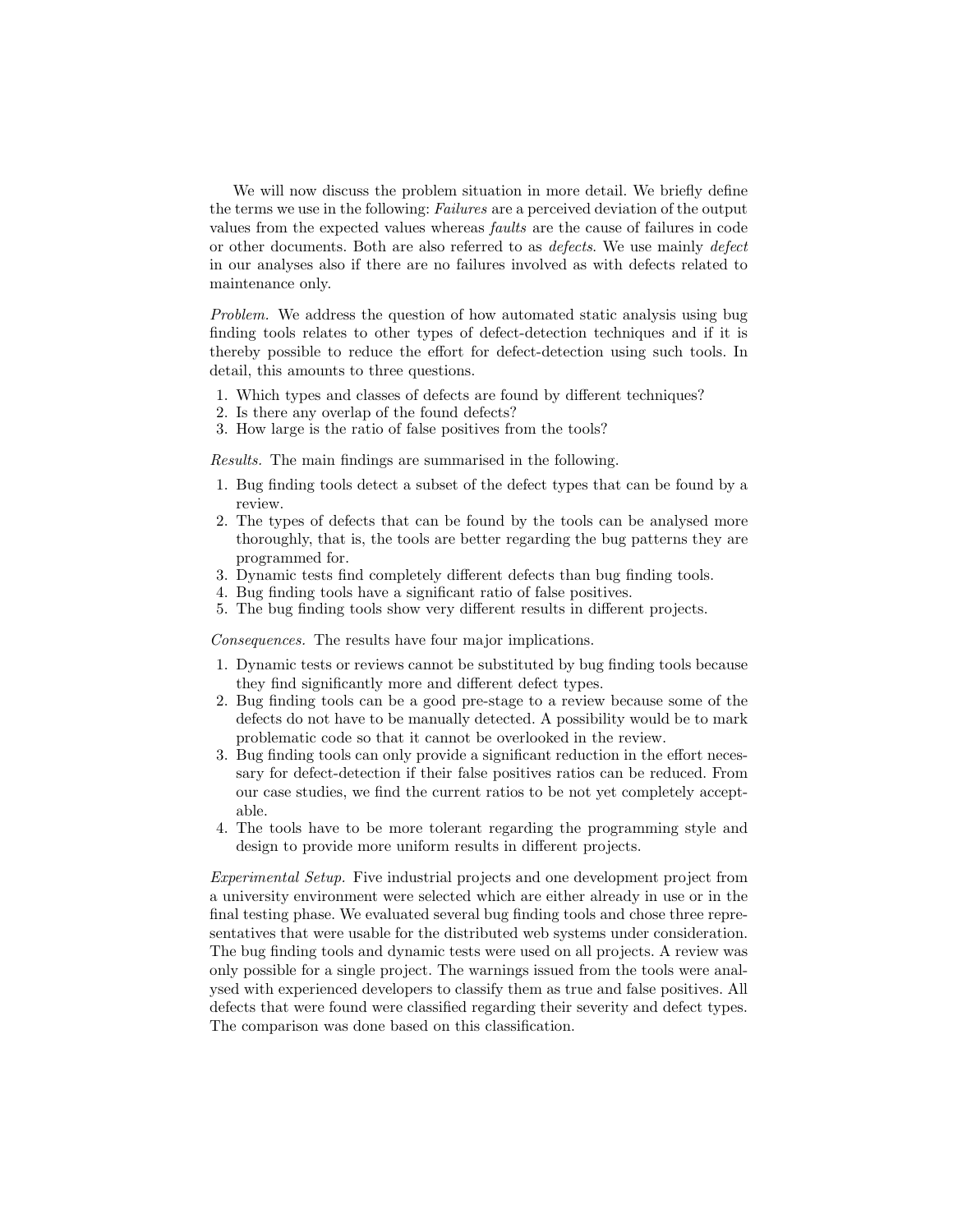Contribution. We are not aware of studies that compare the defects found by bug finding tools with the defects found by other techniques, in particular not of any based on several, mainly industrial, projects. A main contribution is also a thorough analysis of the ratio of false positives of the bug finding tools as this is a significant factor in the usability of these tools.

Organisation. Sec. 2 gives an overview of bug finding tools in general (Sec. 2.1) and the three tools that were used in the projects (Sec. 2.2). The projects are described in Sec. 3 with general characteristics in Sec. 3.1 and specific descriptions in Sec. 3.2. The approach for the comparison of the techniques can be found in Sec. 4 with a general discussion in Sec. 4.1, the defect classification in Sec. 4.2, and the introduction of the defect types in Sec. 4.3. The analysis of the study is described in Sec. 5 with the comparison among the bug finding tools in Sec. 5.1, bug finding tools versus reviews in Sec. 5.2, bug finding tools versus testing in Sec. 5.3, and the defect removal efficiensies in Sec. 5.4. We discuss our findings in Sec. 6 and describe related work in Sec. 7. Finally, we conclude in Sec. 8 and sketch intended future work in Sec. 9.

# 2 Bug Finding Tools

This section provides an introduction to bug finding tools in general and describes briefly the three tools that were used in the case study.

### 2.1 Basics

Bug finding tools are a class of programs that aim to find defects in code by static analysis similarly to a compiler. The results of such a tool are, however, not always real defects but can be seen as a warning that a piece of code is critical in some way. There are various techniques to identify such critical code pieces. The most common one is to define typical bug patterns that are derived from experience and published common pitfalls in a certain programming language. Furthermore, coding guidelines and standards can be checked to allow a better readability. Also, more sophisticated analysis techniques based on the dataflow and controlflow are used. Finally, additional annotations in the code are introduced by some tools [7] to allow an extended static checking and a combination with model checking.

### 2.2 Analysed Tools

The three bug finding tools that we used for the comparison are described in the following. We only take tools into account that analyse Java programs because the projects we investigated, as described below, are all written in that language. All three tools are published under an open source license. We used these three tools as representatives for tools that mainly use bug patterns, coding standards, and dataflow analysis, respectively. We deliberately ignored tools that need annotations in the code because they have quite different characteristics.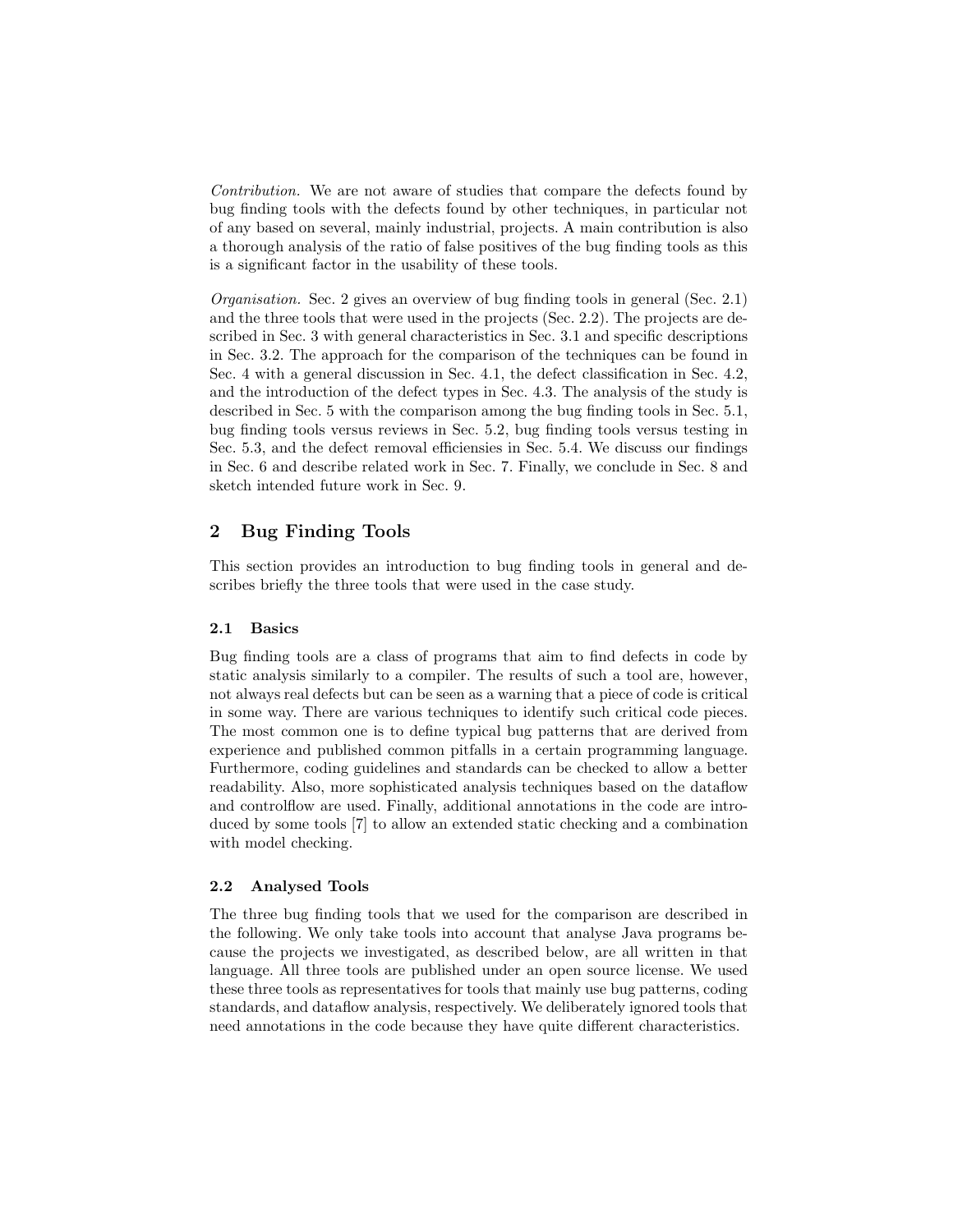FindBugs. The tool FindBugs was developed at the University of Maryland and can detect potentially problematic code fragments by using a list of bug patterns. It can find faults such as dereferencing null-pointers or unused variables. To some extent, it also uses dataflow analysis for this. It analyses the software using the bytecode in contrast to the tools described in the following. The tool is described in detail in [8]. We used the Version 0.8.1 in our study.

PMD. This tool [15] concentrates on the source code and is therefore especially suitable to enforce coding standards. It finds, for example, empty try/catch blocks, overly complex expressions, and classes with high cyclomatic complexity. It can be customized by using XPath expressions on the parser tree. The version 1.8 was used.

QJ Pro. The third tool used is described in [17] and analyses also the source code. It supports over 200 rules including ignored return values, too long variable names, or a disproportion between code and commentary lines. It is also possible to define additional rules. Furthermore, checks based on code metrics can be used. The possibility to use various filters is especially helpful in this tool. We evaluated version 2.1 in this study.

# 3 Projects

We want to give a quick overview of the five projects we analysed to evaluate and compare bug finding tools with other defect-detection techniques.

### 3.1 General

All but one of the projects chosen are development projects from the telecommunications company  $O_2$  Germany for backend systems with various development efforts and sizes. One project was done by students at the Technische Universität München. All these projects have in common that they were developed using the Java programming language and have an interface to a relational database system. The  $O_2$  projects furthermore can be classified as web information systems as they all use HTML and web browsers as their user interface.

### 3.2 Analysed Projects

The projects are described in more detail in [12]. For confidentiality reasons, we use the symbolic names A through D for the industrial projects.

Project A. This is an online shop that can be used by customers to buy products and also make mobile phone contracts. It includes complex workflows depending on the various options in such contracts. The software has been in use for six months. It consists of 1066 Java classes that consist of over 58 KLOC (kilo lines of code).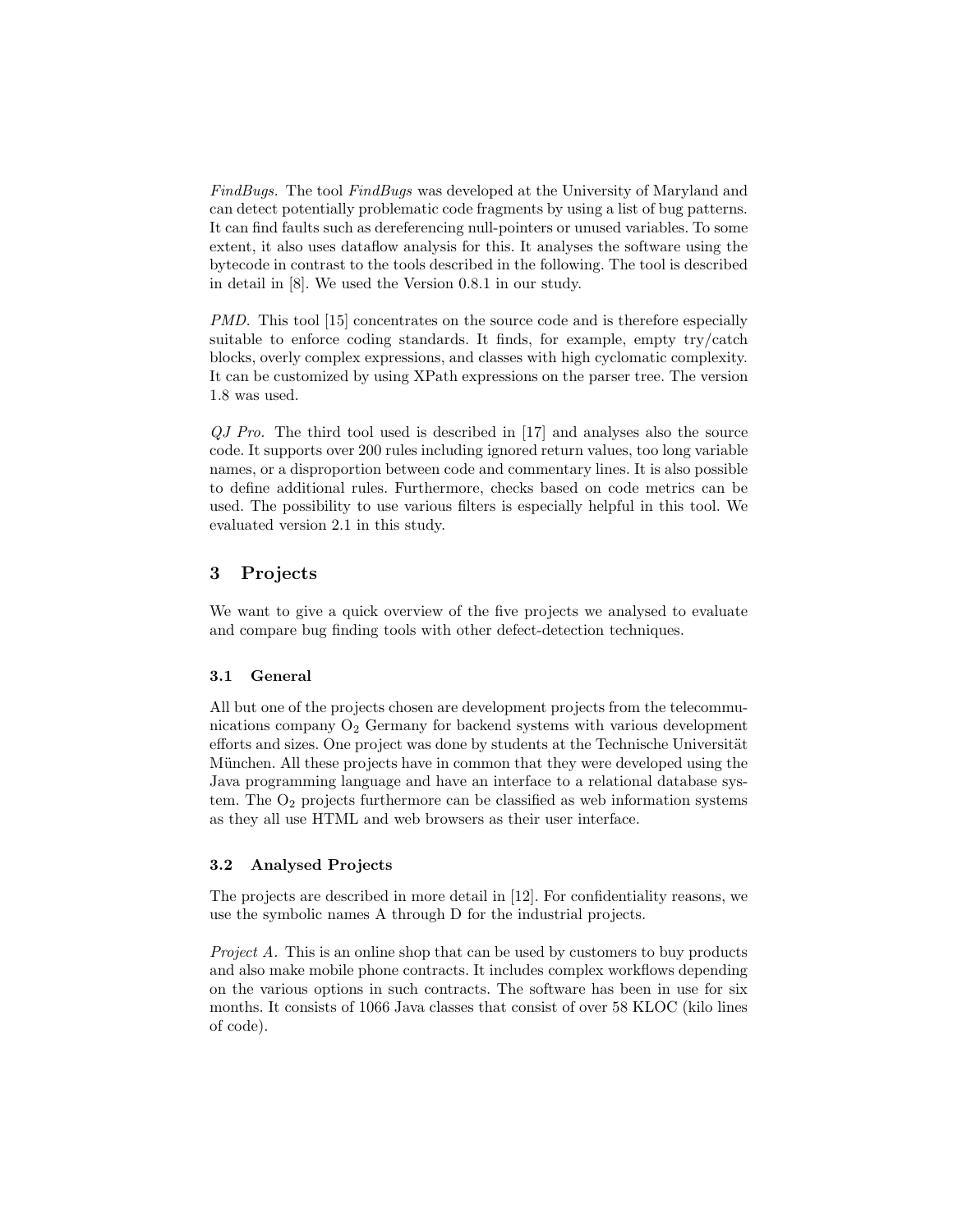Project B. The software allows the user to pay goods bought over the Internet using a mobile phone. The payment is added to the mobile bill. For this, the client sends the mobile number to the shop and receives a transaction number (TAN) via short message service (SMS). This TAN is used to authenticate the user and authorises the shop to bill the user. The software has not been put into operation at the time of the study. Software B has 215 Java classes with over 24 KLOC in total.

Project C. This is a web-based frontend for managing a system that is used to convert protocol files between different formats. The tool analysed only interacts with a database that holds administration information for that system. The software was three months in use at the time it was analysed. It consists of over 3 KLOC Java and JSP code.

*Project D.* The client data of  $O_2$  is managed in the system we call D. It is a J2EE application with 572 classes, over 34 KLOC and interfaces to various other systems of  $O_2$ .

EstA. The only non-industrial software that we used in this case study is  $EstA$ . It is an editor for structuring textual requirements developed during a practical course at the Technische Universität München. It is a Java-based software using a relational database management system. The tool has not been extensively used so far. It has 28 Java classes with over 4 KLOC.

# 4 Approach

In this section, the approach of the case study is described. We start with the general description and explain the defect classification and defect types that are used in the analysis.

#### 4.1 General

We use the software of the five projects introduced in Sec. 3 to analyse the interrelations between the defects found by bug finding tools, reviews, and tests. For this, we applied each of these techniques to each software as far as possible. While a review was only made on project C, black-box as well as white-box tests were done on all projects. We ran the bug finding tools with special care to be able to compare the tools as well. To have a better possibility for comparison with the other techniques, we also checked each warning from the bug finding tools if it is a real defect in the code or not. This was done by an inspection of the corresponding code parts together with experienced developers. The usage of the techniques was completely independent, that is, the testing and the review was not guided by results from the bug finding tools.

The external validity is limited in this case study. Although we mostly considered commercially developed software that is in actual use, we only analysed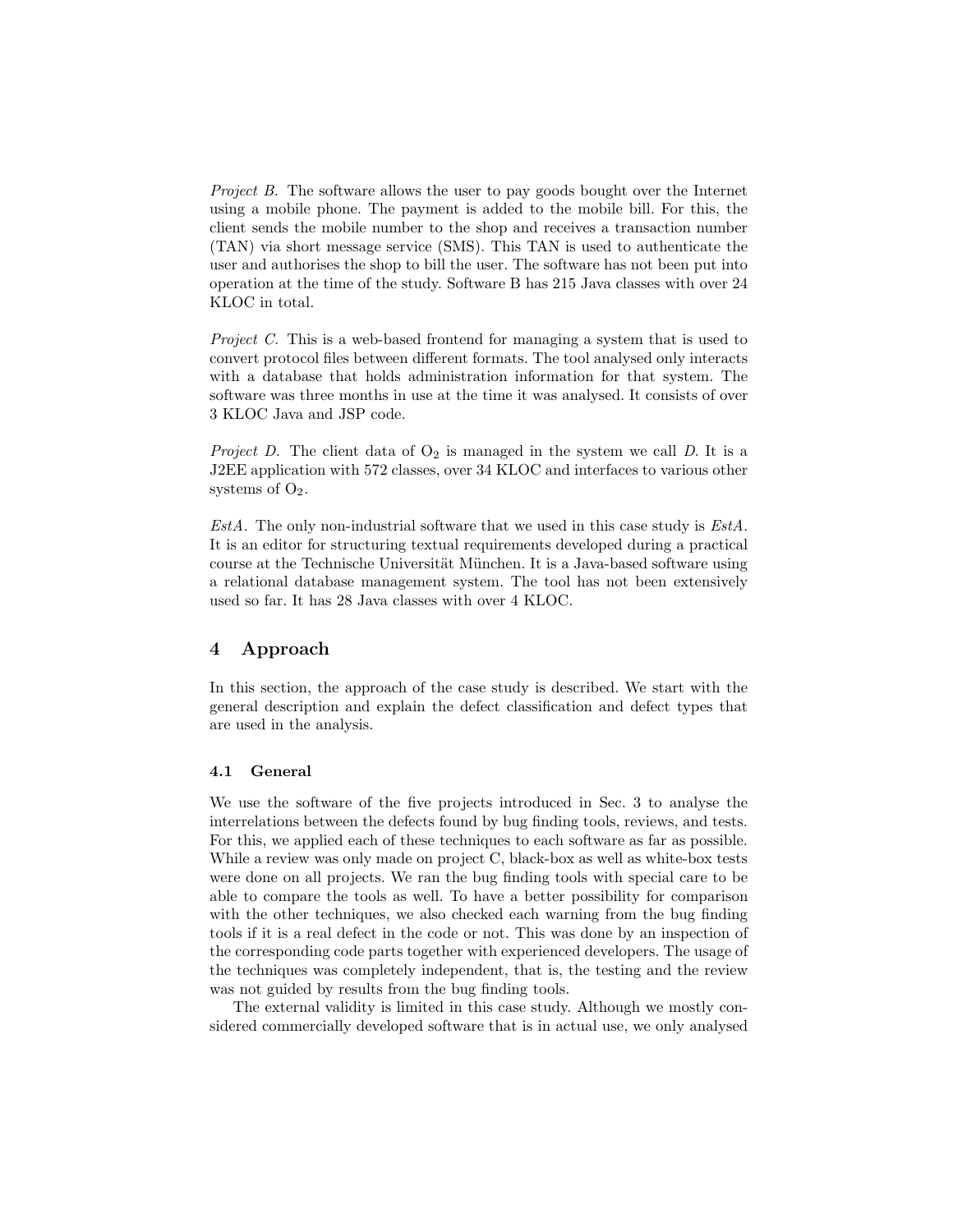five systems. For better results more experiments are necessary. Furthermore, the tests on the more mature systems, i.e. the ones that are already in use, did not reveal many faults. This can also limit the validity. Moreover, the data from only one review is not representative but can only give a first indication. Finally, we only analysed three bug finding tools, and these are still under development. The results might be different if other tools would have been used.

In the following we call all the warnings that are generated by the bug finding tools positives. True positives are warnings that are actually confirmed as defects in the code, false positives are wrong identifications of problems.

### 4.2 Defect Categorisation

For the comparison, we use a five step categorisation of the defects using their severity. Hence, the categorisation is based on the effects of the defects rather than their cause or type of occurrence in the code. We use a standard categorisation for severity that is slightly adapted to the defects found in the projects. Defects in category 1 are the severest, the ones in category 5 have the lowest severity. The categories are:

- 1. Defects that lead to a crash of the application. These are the most severe defects that stop the whole application from reacting to any user input.
- 2. Defects that cause a logical failure. This category consists of all defects that cause a logical failure of the application but do not crash it, for example a wrong result value.
- 3. Defects with insufficient error handling. Defects in this category are only minor and do not crash the application or result in logical failures, but are not handled properly.
- 4. Defects that violate the principles of structured programming. These are defects that normally do not impact the software but could result in performance bottlenecks etc.
- 5. Defects that reduce the maintainability of the code. This category contains all defects that only affect the readability or changeability of the software.

This classification helps us (1) to compare the various defect-detection techniques based on the severity of the defects they find and (2) analyse the types of defects that they find.

#### 4.3 Defect Types

Additionally to the defect classification we use defect types. That means that the same or very similar defects are grouped together for an easier analysis. This is not based on any standard types such as [2, 4, 9] but was defined specifically for the applications.

The defect types that we use for the bug finding tools can be seen as a unification of the warning types that the tools are able to generate. Examples for defect types are "Stream is not closed" or "Input is not checked for special characters".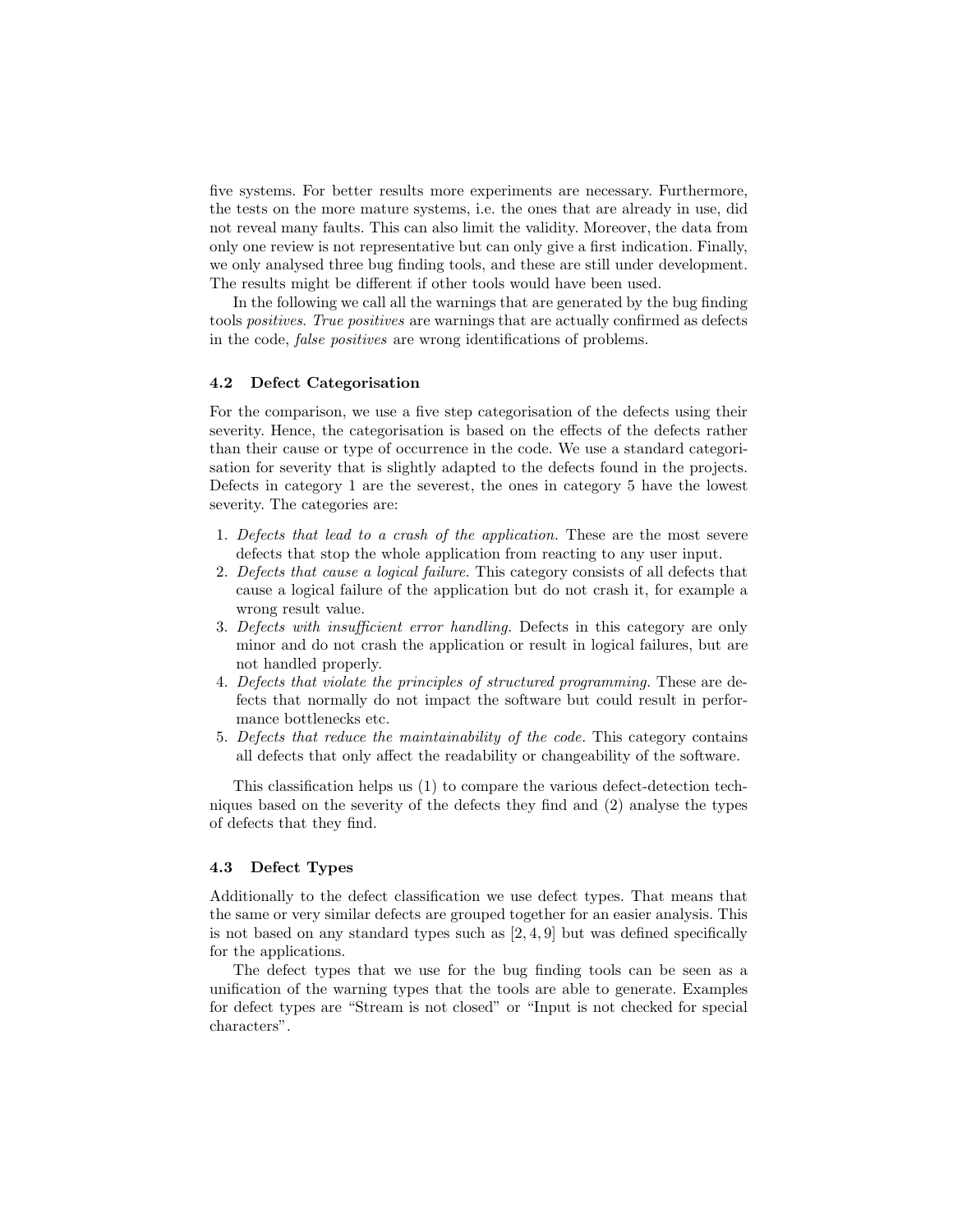# 5 Analysis

This section presents the results of the case study and possible interpretations. At first, the bug finding tools are compared among each other, then the tools are compared with reviews, and finally with dynamic tests.

# 5.1 Bug Finding Tools

We want to start with comparing the three bug finding tools described in Sec. 2 among themselves. The tools were used with each system described above.

Data. Tab. 1 shows the defect types with their categories and the corresponding positives found by each tool over all systems analysed. The number before the slash denotes the number of true positives, the number after the slash the number of all positives.

| Defect Type                           |   | Category FindBugs |               | PMD QJ Pro    |
|---------------------------------------|---|-------------------|---------------|---------------|
| Database connection is not closed     | 1 | 8/54              | 8/8           | 0/0           |
| Return value of function ignored      | 2 | 4/4               | 0/0           | 4/693         |
| Exception caught but not handled      | 3 | 4/45              |               | 29/217 30/212 |
| Null-pointer exception not handled    | 3 | 8/108             | 0/0           | 0/0           |
| Returning null instead of array       | 3 | 2/2               | 0/0           | 0/0           |
| Stream is not closed                  | 4 | 12/13             | 0/0           | 0/0           |
| Concatenating string with $+$ in loop | 4 | 20/20             | 0/0           | 0/0           |
| Used " $==$ " instead of "equals"     | 4 |                   | $0/1$ $0/0$   | 0/29          |
| Variable initialised but not read     | 5 | 103/103           | 0/0           | 0/0           |
| Variable initialised but not used     | 5 |                   | 7/7 152/152   | 0/0           |
| Needless if-clause                    | 5 | 0/0               | 16/16         | 0/0           |
| Multiple functions with same name     | 5 | 22/22             | 0/0           | 0/0           |
| Needless semicolon                    | 5 | 0/0               | 10/10         | 0/0           |
| Local variable not used               | 5 |                   | $0/0$ 144/144 | 0/0           |
| Parameter not used                    | 5 | 0/0               | 32/32         | 0/0           |
| Private method not used               | 5 | 17/17             | 17/17         | 0/0           |
| Empty finally block                   | 5 |                   | 0/0<br>1/1    | 0/0           |
| Needless comparison with null         | 5 | 1/1               | 0/0           | 0/0           |
| Uninitialised variable in constructor | 5 | 1/1               | 0/0           | 0/0           |
| For- instead of simple while loop     | 5 | 0/0               | 2/2           | 0/0           |

Table 1. Summary of the defect types found by the bug finding tools

Observations and Interpretations. Most of the true positives can be assigned to the category *Maintainability of the code*. It is noticeable that the different tools predominantly find different positives. Only a single defect type was found from all tools, four types from two tools each.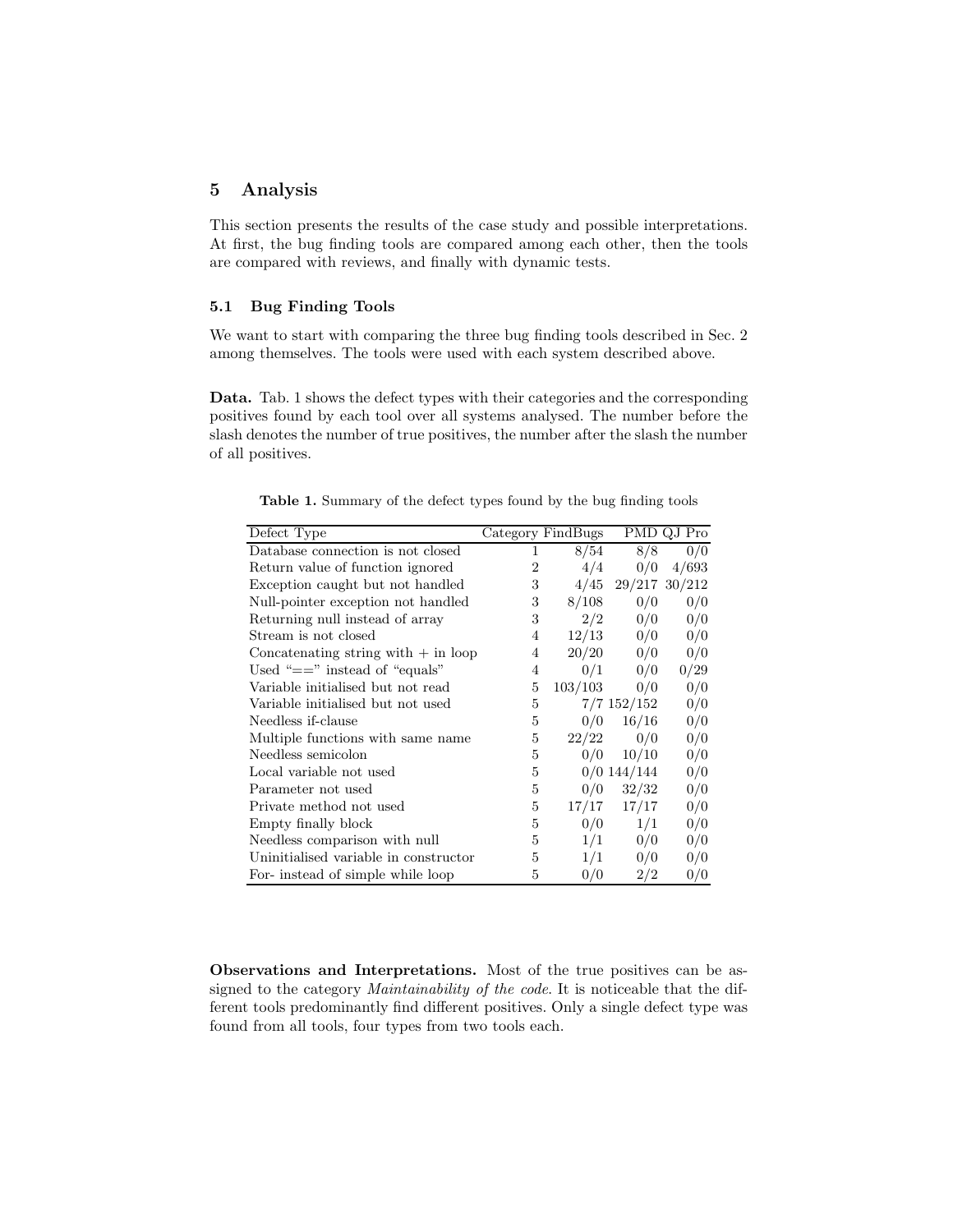

Fig. 1. A graphical comparison of the number of true positives found by each tool and in total

Considering the categories, FindBugs finds in the different systems positives from all categories and PMD only from the categories Failure of the application, Insufficient error handling, and Maintainability of the code. QJ Pro only reveals positives from the categories Logical failure of the application, Insufficient error handling, and Violation of structured programming. The number of faults found in each category from each tool is graphically illustrated in Fig. 1. Also the number of types of defects varies from tool to tool. FindBugs detects defects of 13 different types, PMD of 10 types, and QJ Pro only of 4 types.

The accuracy of the tools is also diverse. We use the defect type "Exception is caught but not handled" that can be found by all three tools as an example. While FindBugs only finds 4 true positives, PMD reveals 29 and QJ Pro even 30. For this, the result from QJ Pro contains the true positives from PMD which in turn contain the ones from FindBugs. A reason for this is that QJ Pro is also able to recognize a single semicolon as an non-existent error handling, whereas the other two interpret that as a proper handling. This defect type is also representative in the way that FindBugs finds the least true positives. This may be the case because it uses the compiled class-files while PMD and QJ Pro analyse the source code.

A further difference between the tools is the ratio of true positives to all positives. PMD and FindBugs have a higher accuracy in indicating real defects than QJ Pro. Tab. 2 lists the average ratios of false positives for each tool and in total. It shows that on average, half of the positives from FindBugs are false and still nearly a third from PMD. QJ Pro has the worst result with only 4% of the positives being true positives. This leads to an overall average ratio of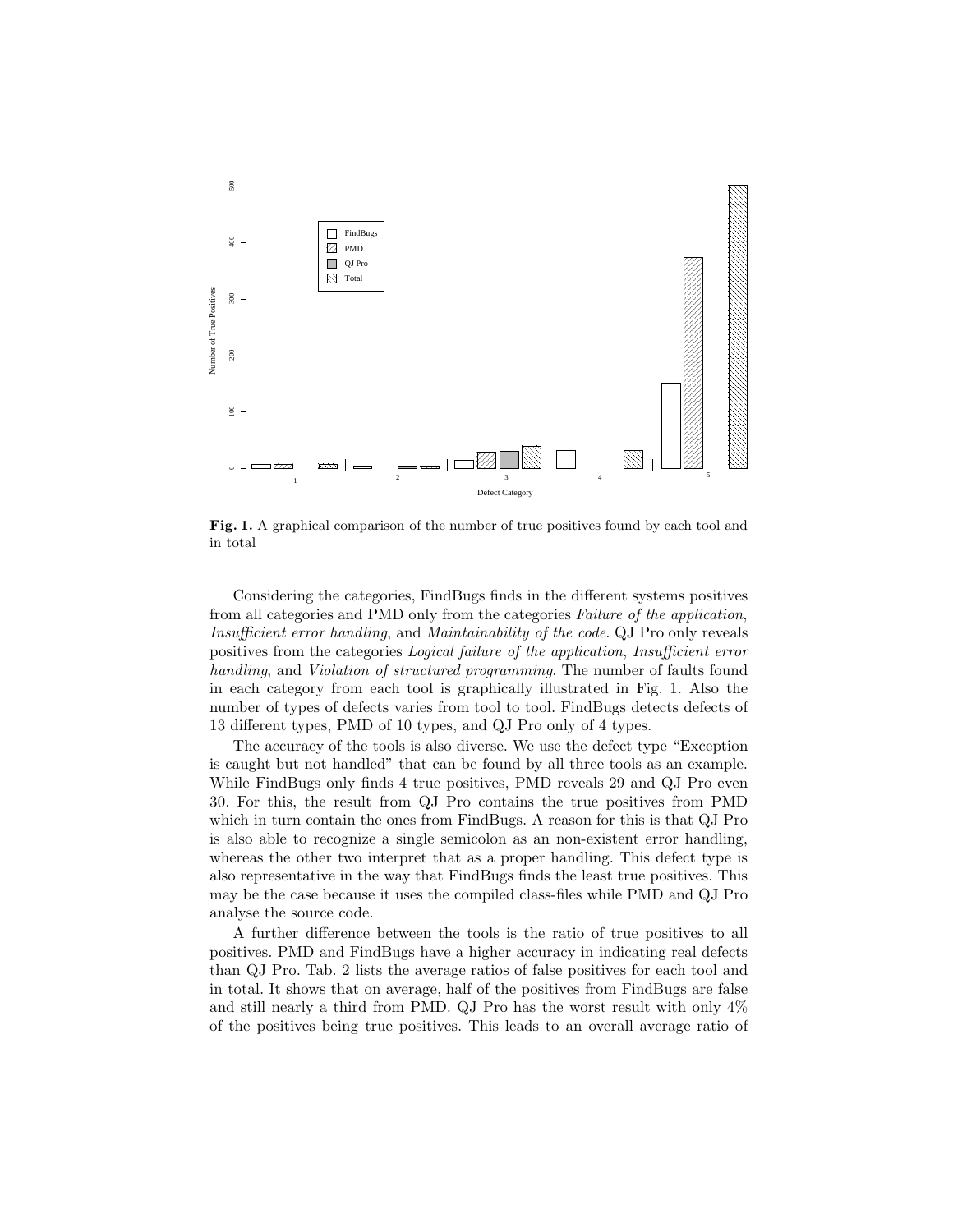0.66, which means that two thirds of the positives lead to unnecessary work. However, we have to notice that FindBugs and PMD are significantly better than that average.

Table 2. Average ratios of false positives for each tool and in total

| FindBugs PMD QJ Pro Total |               |             |
|---------------------------|---------------|-------------|
|                           | $0.47$ $0.31$ | $0.96$ 0.66 |

An illustrative example is the defect type "Return value of function is ignored". FindBugs only shows 4 warnings that all are true positives, whereas QJ Pro provides 689 further warnings that actually are not relevant. Because all the warnings have to be looked at, FindBugs is in this case much more efficient than the other two tools.

The efficiency of the tools varied over the projects. For the projects  $B$  and D, the detection of the defect type "Database connection not closed" shows only warnings for true positives with FindBugs. For project  $A$ , it issued 46 warnings for which the database connection is actually closed. Similarly, the detection rate of true positives decreases for the projects  $D$  and  $A$  for the other two tools, with the exception of the well recognised positives from the maintainability category by PMD. This suggests that the efficiency of the defect detection depends on the design and the individual programming style, i.e. the implicit assumptions of the tool developers about how "good" code has to look like.

A recommendation of usage of the tools is difficult because of the issues described above. However, it suggests that QJ Pro, although it finds sometimes more defects than the other tools, has the highest noise ratio and therefore is the least efficient. FindBugs and PMD should be used in combination because the former finds many different defect types and the latter provides very accurate results in the maintainability category. Finally, PMD as well as QJ Pro can be used to enforce internal coding standards, which was ignored in our analysis above.

#### 5.2 Bug Finding Tools vs. Review

An informal review was performed only on project C. The review team consisted of three developers, including the author of the code. The reviewers did not prepare specifically for the review but inspected the code at the review meeting.

Data. The review revealed 19 different types of defects which are summarised in Tab. 3 with their categories and number of occurrences.

Observations and Interpretations. All defects found by bug finding tools were also found by the review. However, the tools found 7 defects of type "Variable initialised but not used" in contrast to one defect revealed by the review. On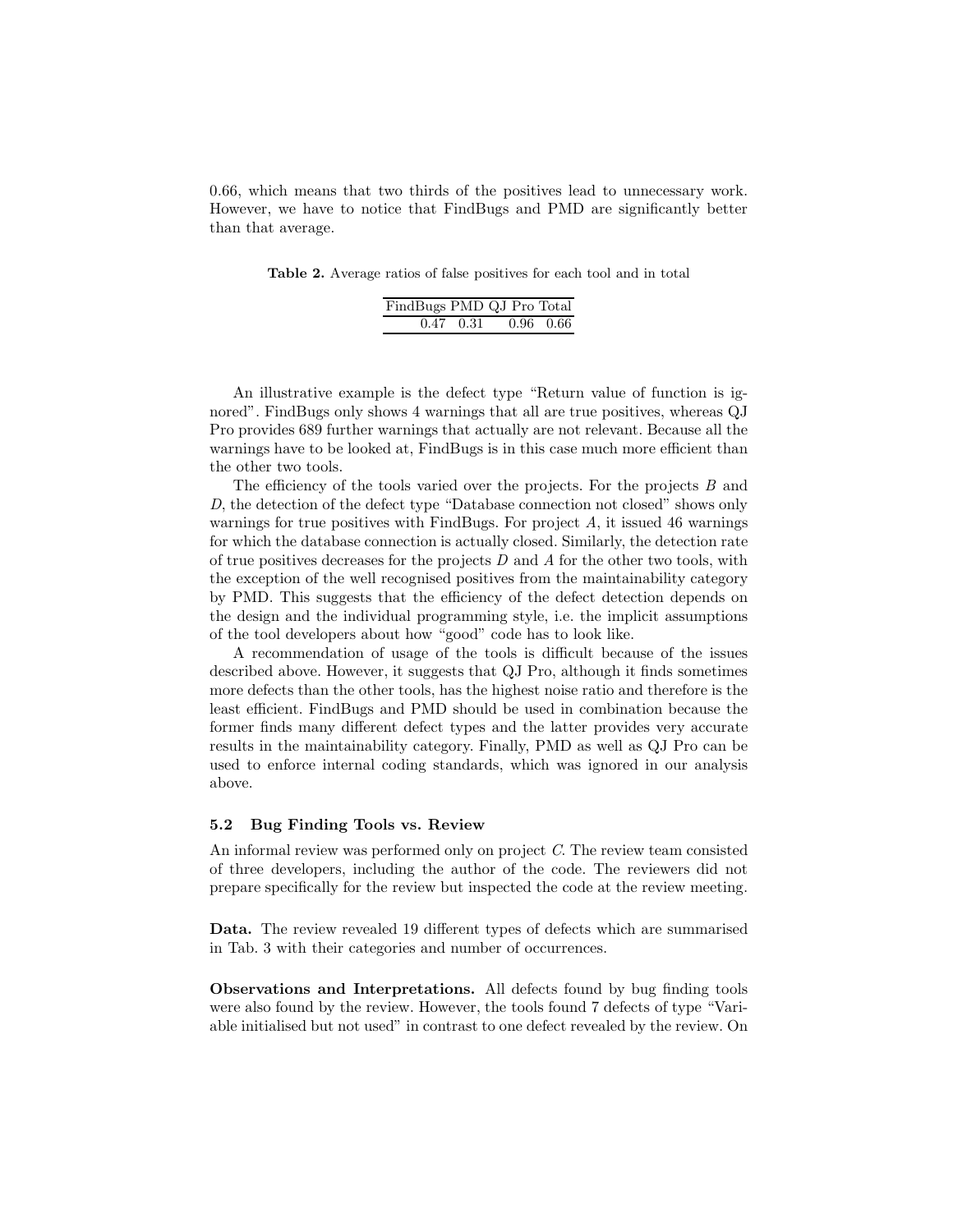| Defect Type                                       |                | Category Occurrences        |
|---------------------------------------------------|----------------|-----------------------------|
| Database connection is not closed                 |                |                             |
| Error message as return value                     |                | 12                          |
| Further logical case ignored                      | $\overline{2}$ |                             |
| Wrong result                                      | $\overline{2}$ | 3                           |
| Incomplete data on error                          | 2              | 3                           |
| Wrong error handling                              | 2              | 6                           |
| ResultSet is not closed                           | 4              |                             |
| Statement is not closed                           | 4              |                             |
| Difficult error handling                          | 4              | 10                          |
| Database connection inside loop opened and closed | 4              |                             |
| String concatenated inside loop with " $+$ "      | 4              |                             |
| Unnecessary parameter on call                     | 5              | 51                          |
| Unnecessary parameter on return                   | 5              | 21                          |
| Complex for loop                                  | 5              | $\mathcal{D}_{\mathcal{L}}$ |
| Array initialised from 1                          | 5              | 21                          |
| Unnecessary if clauses                            | 5              | 8                           |
| Variable initialised but not used                 | 5              |                             |
| Complex variable increment                        | 5              |                             |
| Complex type conversion                           | 5              |                             |

Table 3. Summary of the defect types and defects found by the review

the other hand, the review detected 8 defects of type "Unnecessary if-clause", whereas the tools only found one. The cause is that only in the one defect that was found by both there was no further computation after the if-clause. The redundancy of the others could only be found out by investigating the logics of the program.

Apart from the two above, 17 additional types of defects were found, some of which could have been found by tools. For example, the concatenation of a string with " $+$ " inside a loop is sometimes not shown by FindBugs although it generally is able to detect this defect type. Also, the defect that a database connection is not closed was not found, because this was done in different functions. Furthermore it was not discovered by the tools that the ResultSet and the corresponding Statement was never closed.

Other defect types such as logical faults or a wrong result from a function cannot be detected by bug finding tools. These defects, however, can be found during a review by following test cases through the code.

In summary, the review is more successful than bug finding tools, because it is able to detect far more defect types. However, it seems to be beneficial to first use a bug finding tool before inspecting the code, so that the defects that are found by both are already removed. This is because the automation makes it cheaper and more thorough than a manual review. However, we also notice a high number of false positives from all tools. This results in significant non-productive work for the developers that could in some cases exceed the improvement achieved by the automation.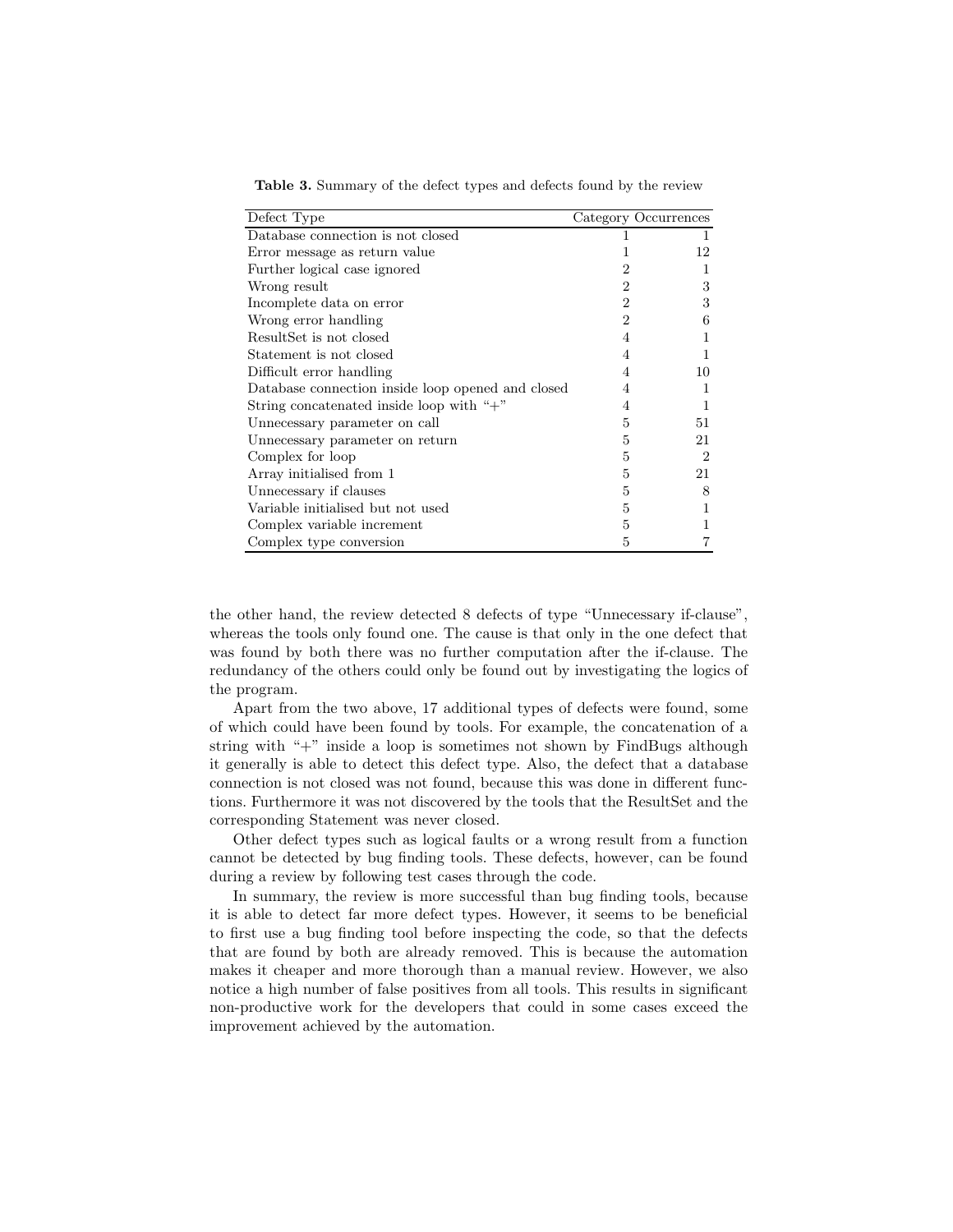### 5.3 Bug Finding Tools vs. Testing

We used black box as well as white box tests for system testing the software but also some unit tests were done. The black box tests were based on the textual specifications and the experience of the tester. Standard techniques such as equivalence and boundary testing were used. The white box tests were developed using the source code and path testing. Overall several hundred test cases were developed and executed. A coverage tool has also been used to check the quality of the test suites. However, there were no stress tests which might have changed the results significantly. Only for the projects EStA and C, defects could be found. The other projects are probably too mature to be able to find further defects by normal system testing.

Data. The detected defect types together with their categories and the number of occurrences are summarised in Tab. 4. We also give some information on the coverage data that was reached by the tests. We measured class, method, and line coverage. The coverage was high apart from project C. In all the other projects, class coverage was nearly 100%, method coverage was also in that area and line coverage lied between 60 and 93%. The low coverage values for project C probably are because we invested the least amount of effort in testing this project.

| Defect Type                              | Category Occurrences |  |
|------------------------------------------|----------------------|--|
| Data range not checked                   |                      |  |
| Input not checked for special characters |                      |  |
| Logical error on deletion                |                      |  |
| Consistency of input not checked         |                      |  |
| Leading zeros are not ignored            |                      |  |
| Incomplete deletion                      |                      |  |
| Incomprehensible error message           |                      |  |
| Other logical errors                     |                      |  |

Table 4. Summary of the defect types and defects found by the tests

Observations and Interpretations. The defects found by testing are in the categories Failure of the application, Logical failure, and Insufficient error handling. The analysis above of the defects showed that the bug finding tools predominantly find defects from the category Maintainability of the code. Therefore the dynamic test techniques find completely different defects.

For the software systems for which defects were revealed, there were no identical defects found with testing as well as the bug finding tools. Furthermore, the tools revealed several defects also in the systems for which the tests were not able to find one. These are defects that can only be found by extensive stress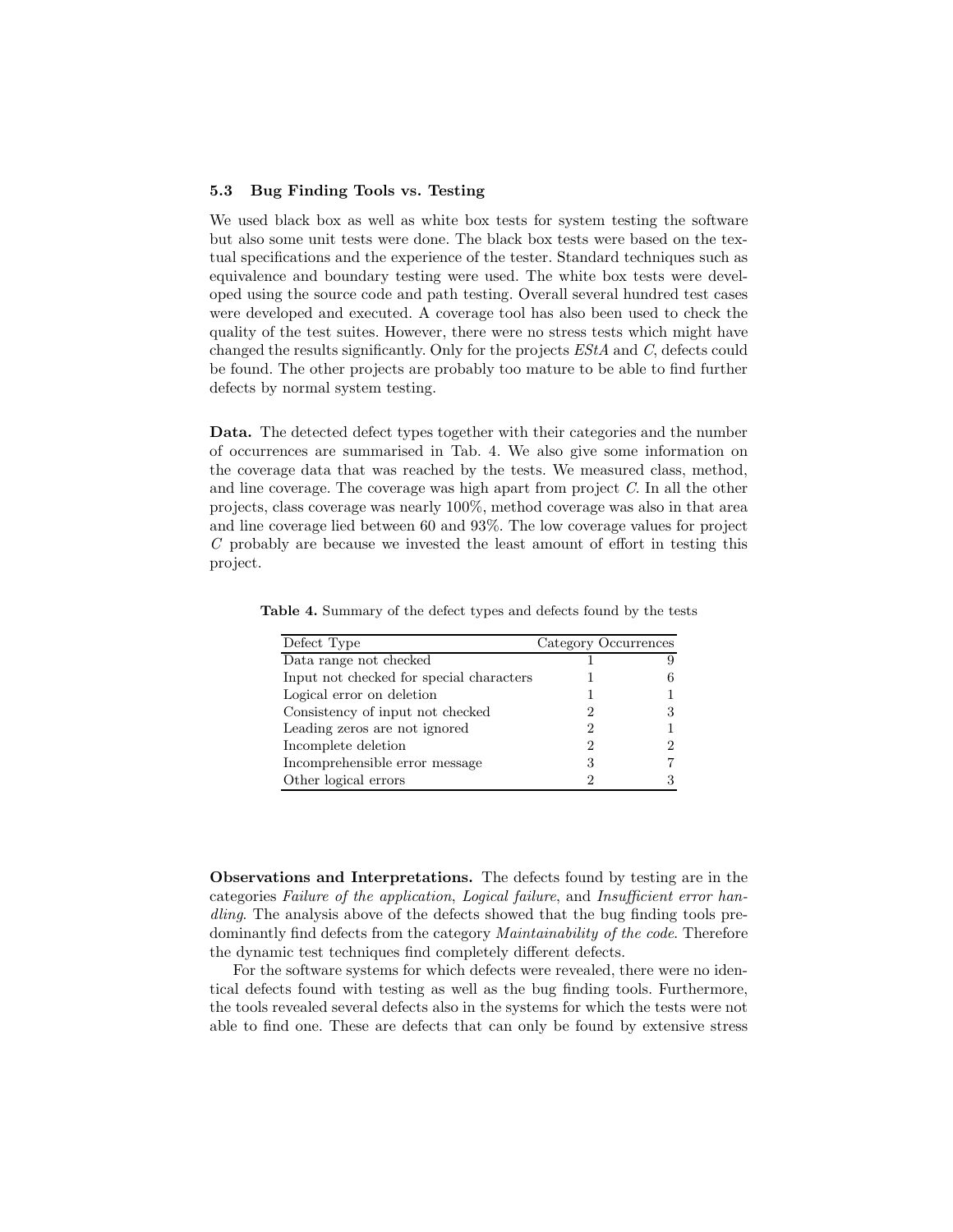tests, such as database connections that are not closed. This can only result in performance problems or even a failure of the application, if the system is under a high usage rate and there is a huge amount of database connections that are not closed. The most defects, however, are really concerning maintainability and are therefore not detectable by dynamic testing.

In summary, the dynamic tests and the bug finding tools detect different defects. Dynamic testing is good at finding logical defects that are best visible when executing the software, bug finding tools have their strength at finding defects related to maintainability. Therefore, we again recommend using both techniques in a project.

#### 5.4 Defect Removal Efficiency

The defect removal efficiency is as proposed by Jones in [11] the fraction of all defects that were detected by a specific defect-detection technique. The main problem with this metric is that the total number of defects cannot be known. In our case study we use the sum of all different defects detected by all techniques under consideration as an estimate for this number. The results are shown in Tab. 5. The metric suggests that the tools are the most efficient techniques whereas the tests where the least efficient.

Table 5. The defect removal efficiencies per defect-detection technique

| Technique         | Number of Defects Efficiency |       |
|-------------------|------------------------------|-------|
| Bug Finding Tools | 585                          | 76%   |
| Review            | 152                          | 20%   |
| <b>Tests</b>      | 32                           | $4\%$ |
| Total             | 769                          | 100%  |

However, we also have to take the defect categorisation into account because this changes the picture significantly. The Tab. 6 shows the efficiencies for each techniques and cateogory with the number of defects in brackets. It makes obvious that tests and reviews are far more efficient in finding defects of the categories 1 and 2 than the bug finding tools which are the most severe defects.

# 6 Discussion

The result that bug finding tools mainly detect defects that are related to the maintainability of the code complies with the expectation an experienced developer would have. Static analysis only allows to look for certain patterns in the code and simple dataflow and controlflow properties. Therefore only reviews or tests are able to verify the logic of the software (as long as the static analysis is not linked with model checking techniques). The tools do not "understand"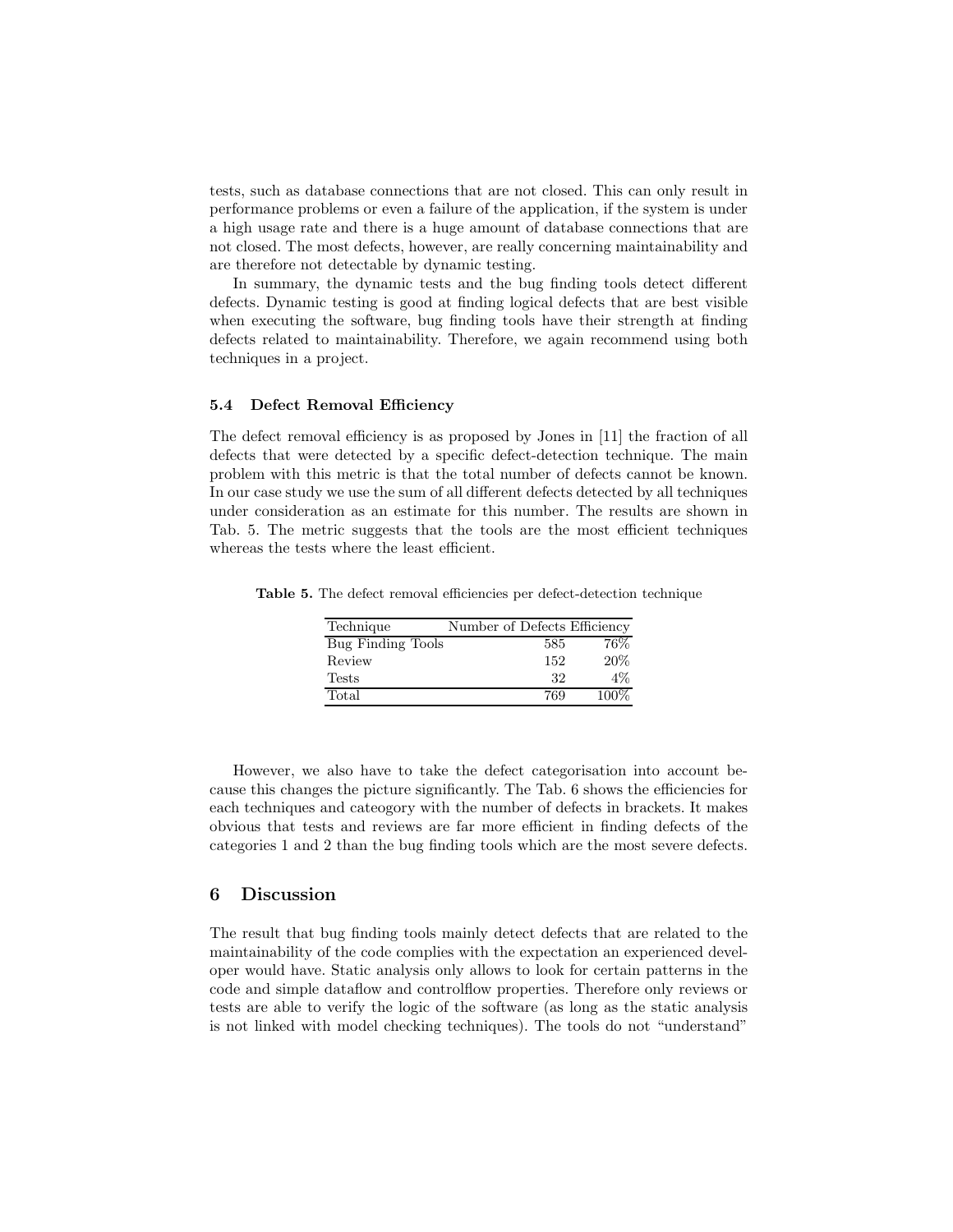Table 6. The defect removal efficiencies for each category

|   | Category Bug Finding Tools Reviews Tests |  | Total                                           |
|---|------------------------------------------|--|-------------------------------------------------|
|   |                                          |  | $22\%$ (8) $35\%$ (13) $43\%$ (16) $100\%$ (37) |
|   |                                          |  | $15\%$ (4) $50\%$ (13) $35\%$ (9) $100\%$ (26)  |
| 3 |                                          |  | $85\%$ (40) 0% (0) 15% (7) 100% (47)            |
| 4 |                                          |  | $70\%$ (32) $30\%$ (14) $0\%$ (0) $100\%$ (46)  |
| 5 | 82\% (501) 18\% (112)                    |  | $0\%$ (0) $100\%$ (613)                         |

the code in that sense. The prime example for this is the varying efficiency over the projects. In many cases, the tools were not capable to realise that certain database connections are not closed in the same Java method but a different one. They only search for a certain pattern. Therefore, the limitation of static analysis tools lies in what is expressible by bug patterns, or in how good and generic the patterns can be.

However, it still is surprising that there is not a single overlapping defect detected by bug finding tools and dynamic tests. On the positive side, this implies that the two techniques are perfectly complementary and can be used together with great benefit. The negative side is that by using the automated static analysis techniques we considered, it may not be possible to reduce costly testing efforts. That there is only little overlapping follows from the observation above that the tools mainly find maintenance-related defects. However, one would expect to see at least some defects that the tests found also detected by the tools, especially concerning dataflow and controlflow. The negative results in this study can be explained with the fact that most of the projects analysed are quite mature, and some of them are already in operation. This resulted in only a small number of defects that were found during testing which in turn could be a reason for the lack of overlapping.

A rather disillusioning result is the high ratio of false positives that are issued by the tools. The expected benefit of the automation using such tools lies in the hope that less human intervention is necessary to detect defects. However, as on average two thirds of the warnings are false positives, the human effort could be even higher when using bug finding tools because each warning has to be checked to decide on the relevance of the warning. Nevertheless, there are significant differences between the tools so that choosing the best combination of tools could still pay off.

Bug finding tools that use additional annotations in the code for defectdetection could be beneficial considering the overlap of defects with other techniques as well as the false positives ratio. The annotations allow the tool to understand the code to a certain extent and therefore permits some checks of the logic. This deeper knowledge of the code might reduce the false positives ratio. However, to make the annotations requires additional effort by the developers. It needs to be analysed if this effort is lucrative.

The effort and corresponding costs of the determination of defects using the tools (including checking the false positives) was not determined in this study.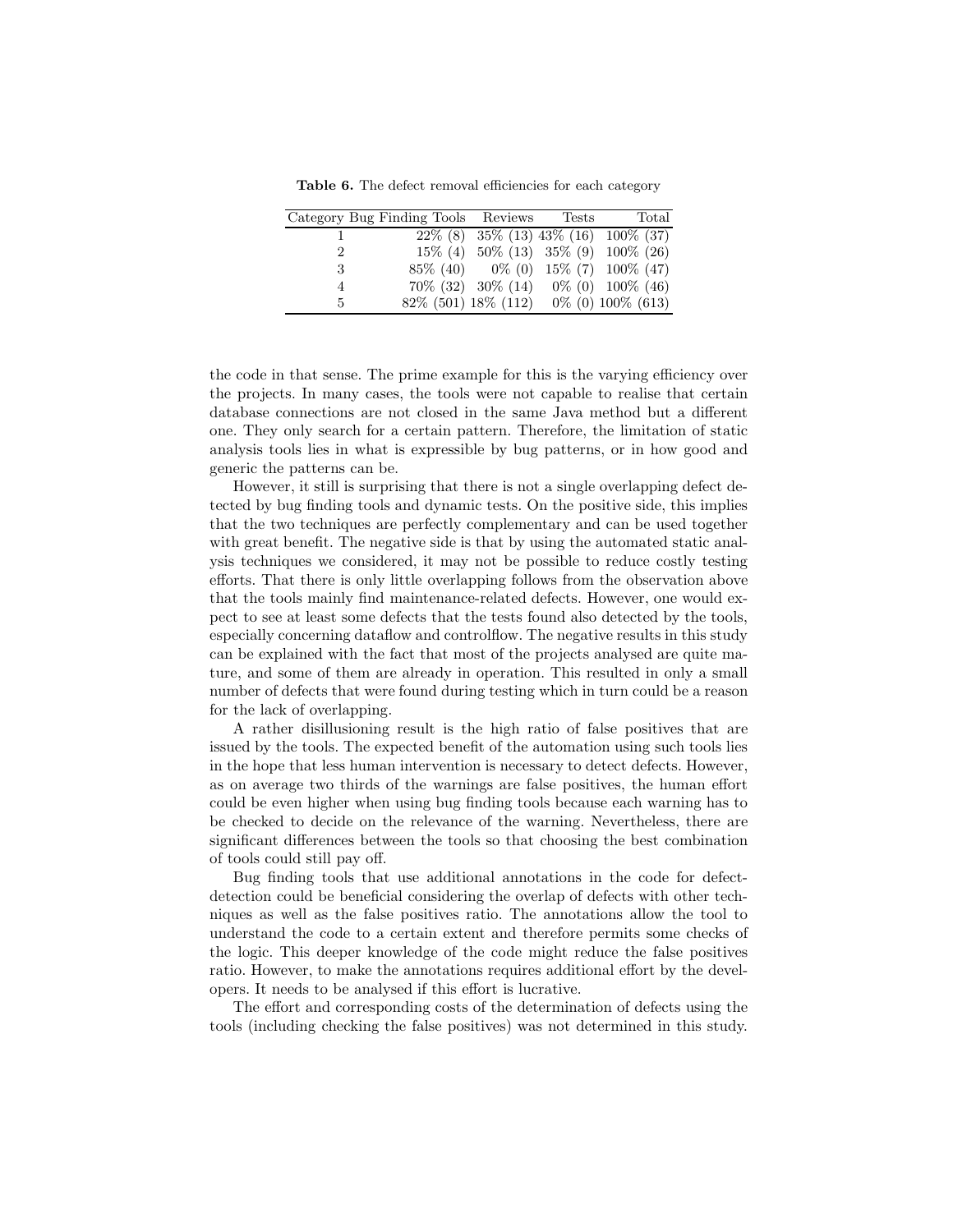This is however necessary to find out if the use of bug finding tools is beneficial at all.

# 7 Related Work

There are only few studies about how bug finding tools relate among themselves and to other established defect-detection techniques such as testing or reviews.

In [18] among others PMD and FindBugs are compared based on their warnings which were not all checked for false positives. The findings are that although there is some overlap the warnings generated by the tools are mostly distinct. We can support this result with our data.

Engler and Musuvathi discuss in [6] the comparison of their bug finding tool with model checking techniques. They argument that static analysis is able to check larger amounts of code and find more defects but model checking can check the implications of the code not just properties that are on the surface.

In [10] a static analysis tools for C code is discussed. The authors state that sophisticated analysis of, for example, pointers leads to far less false positives than simple syntactical checks.

An interesting combination of static analysis tools and testing in described in [5]. It is proposed to use static analysis to find potential problems and automatically generate test cases to verify if there is a real defect. However, the approach obviously does not work with maintenance-related defects.

Bush et al. report in  $[3]$  on a static analyser for C and  $C++$  code which is able to find several more dynamic programming errors. However, a comparison with tests was not done. Nevertheless, our observation that the defect-finding capabilities depend strongly on the coding styles of different programmers is supported in this paper.

In [22], an evaluation of static analysis tools for C code regarding buffer overflows is described. The defects were injected and the fraction of buffer overflows found by each technique was measured. It is also noted that the rates of false positives or false alarms are unacceptably high.

Palsberg describes in [14] some bug finding tools that use type-based analysis. He shows that they are able to detect race conditions or memory leaks in programs.

# 8 Conclusion

The work presented is not a comprehensive empirical study but a case study using a series of projects mainly from an industrial environment giving first indications of how the defects found by bug finding tools relate to other defectdetection techniques.

The main findings are that the bug finding tools revealed completely different defects than the dynamic tests but a subset of the types of the review. The defect types that are detected by the tools are analysed more thoroughly than with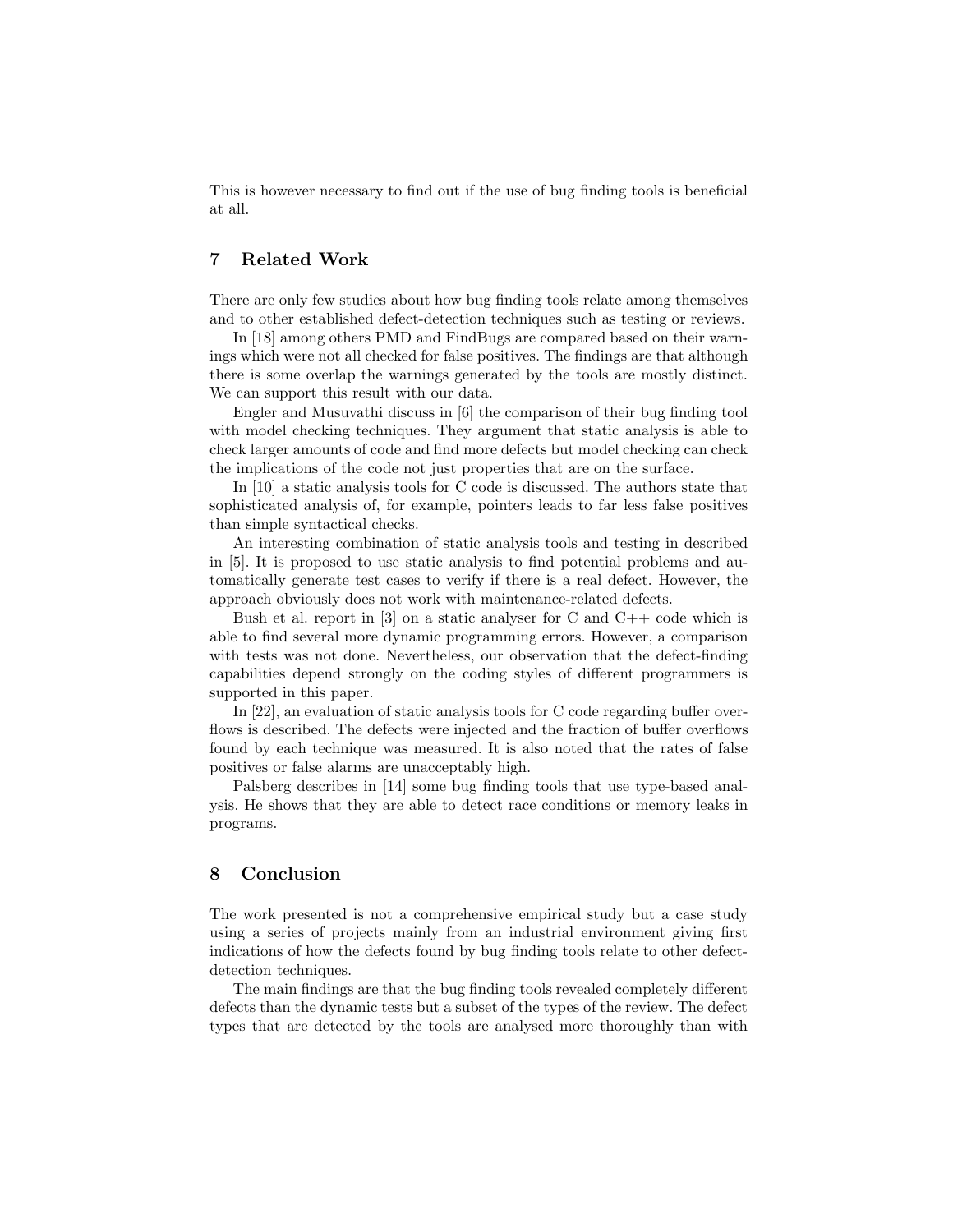reviews. The effectiveness of the tools seems to strongly depend on the personal programming style and the design of the software as the results differed strongly from project to project. Finally, a combination of the usage of bug finding tools together with reviews and tests would be most advisable if the number of false positives were lower. It probably costs more time to resolve the false positives than is saved by the automation using the tools.

Therefore, the main conclusion is that bug finding tools can save costs when used together with other defect-detection techniques, if the tool developers are able to improve the tools in terms of the false positives ratio and tolerance of different programming styles.

# 9 Future Work

This study is only a first indication and needs further empirical validation to be able to derive solid conclusions. For this, we plan to repeat this study on different subjects and also taking other tools into account, e.g. commercial tools or tools that use additional annotations in the source code. Also, the investigation of other types of software is important, since we only considered web applications in this study.

How the proper combination of the different techniques can be found is also subject to further research. As a first step more reliability-oriented measures, such as the failure intensity efficiency [19, 20] can be used to compare the bug finding tools with other techniques. This can give more clues in terms of the effect on the reliability of the usage of bug finding tools. However, a comprehensive treatment of the subject needs to incorporate the false positives ratio into a cost model based on [21] to be able to determine the economically best alternatives.

#### Acknowledgments

We want to thank the authors of the tools FindBugs, PMD, QJ Pro for investing such an amount of work in the tools and making them available to the public.

# References

- 1. T. Ball and S. K. Rajamani. The SLAM project: Debugging system software via static analysis. In *Proc. 29th Annual ACM SIGPLAN-SIGACT Symposium on Principles of Programming Languages*. ACM, 2002.
- 2. B. Beizer. *Software Testing Techniques*. Thomson Learning, 2nd edition, 1990.
- 3. W. R. Bush, J. D. Pincus, and D. J. Sielaff. A static analyzer for finding dynamic programming errors. *Software: Practice and Experience*, 30:775–802, 2000.
- 4. R. Chillarege. Orthogonal defect classification. In M. R. Lyu, editor, *Handbook of Software Reliability Engineering*. IEEE Computer Society Press and McGraw-Hill, 1996.
- 5. C. Csallner and Y. Smaragdakis. CnC: Combining static checking and testing. In *Proc. 27th International Conference on Software Engineering (ICSE'05)*, 2005.